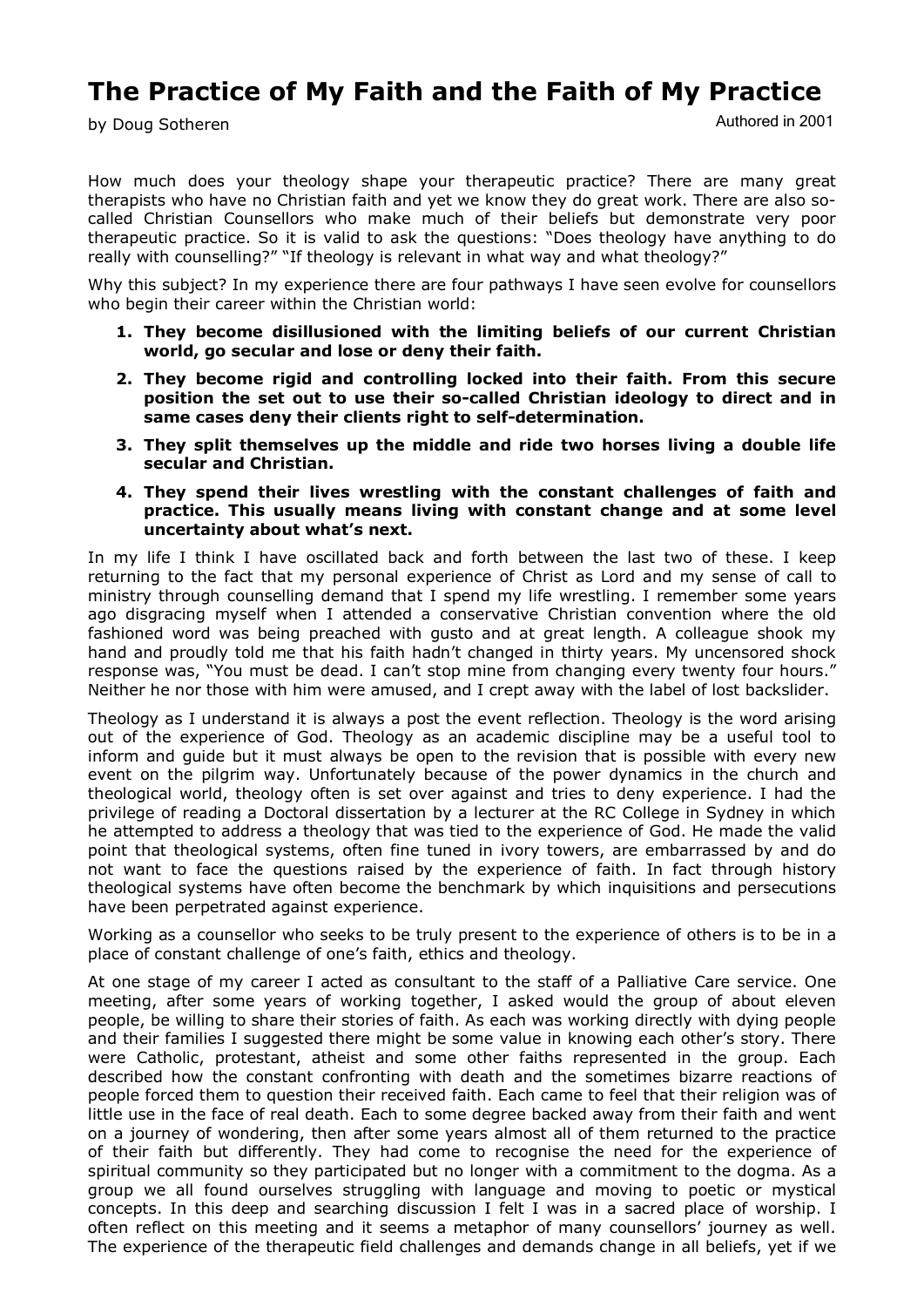are to be true in the place of therapeutic encounter we need to accept that our beliefs are also present and active. For me this means constantly checking the theology that guides my life and my practice both as a believer and a clinician. My relationship with my client is an intersubjective field that also includes my relationship with God as present in His Spirit.

So what theology? In the rest of this paper I want to introduce the five areas of theology most challenged by my work as a counsellor and then state the position I now hold for a theology that underpins my counselling model. As well I will briefly mention the theologians who have most helped me in this journey. I will conclude by showing this model as it stands next to the first paper on "What works in Counselling".

The five areas are:

- 1. What does constitute the Core of the Christian Faith?
- 2. How after years in counselling can one read and use the Bible?
- 3. Does the current Church teaching in Creation, Incarnation and the Cross add up?
- 4. Is there a need to create a separation between "Religion" and "Morality".
- 5. A conclusion on being a counsellor "Intersubjective field" with Christ and my Client.

The following are a brief statement of my current thoughts on these five areas and a reference to the Theologians that have assisted my thinking. They are incomplete and I guess will be in process while ever I am alive.

# **What does constitute the Core of the Christian Faith?**

I grew up in an age where a Christian was defined by don't. A Christian was someone who did not smoke, drink, swear, gamble, masturbate, or smile. I've lived through the age, some years later, where to be a Christian one had to speak in tongues and stay married as well as all the above. Fortunately in the midst of all that I had a deep personal meeting with Jesus, a meeting in which God in His Son spoke to me and changed my life and its direction. From that moment on I have become more and more suspicious of what human groups teach constitutes a Christian.

In his great book "Christianity: The Religious Situation of Our Time" Hans Kung spells out in detail the six ages of Christianity so far. His thesis is that Christianity can be looked at as two parts; 1. The essence of the Gospel "the abiding substance of faith"; and 2. The particular way this essence has been shaped and at times distorted by the social and religious communities of the time. He suggests there have been six of these so far and that we stand on the edge of the seventh that could decide the long-term future of Christianity in the world.

Kung makes the point that the core of Christianity is the message "Jesus the Christ" the recognition that Jesus is God come amongst us, God's messiah. "The name of Jesus Christ is thus the abidingly valid, constantly obligatory and simply indispensable element in Christianity" (pp. 26) This element, over the past 2000 years, has been shaped, sculptured, distorted and blended to create everything from inquisition and massacre to movements for peace, healing and loving Spirituality. As Kung admits it may be a set of simple words but from then on one enters into some of the most profound work in theology, philosophy and history as to how one makes sense of these words.

Another theologian, the "atheist bishop" Don Cupitt in his book "LIFE LINES" outlined a suggested map of the religious Christian life across the last 2000 years. While Cupitt has moved with his "Sea of Faith" group to see religion as a purely human creation, 'God, if there ever was one has poured himself into humanity in the message of Jesus and its now all up to us', not a faith I would want but his analysis is superb and demonstrates well the many ways we have shaped the faith to lose its founder.

The core of my faith is Jesus and in my work as counsellor I see clients who have taken Jesus and shaped him in a myriad of different ways. I need to be careful that my particular shape is seen for what it is a socio-cultural expression, with some accretions, of a true and wonderful essence and not use it to stop listening to my clients and honouring their particular way of dealing with that essence.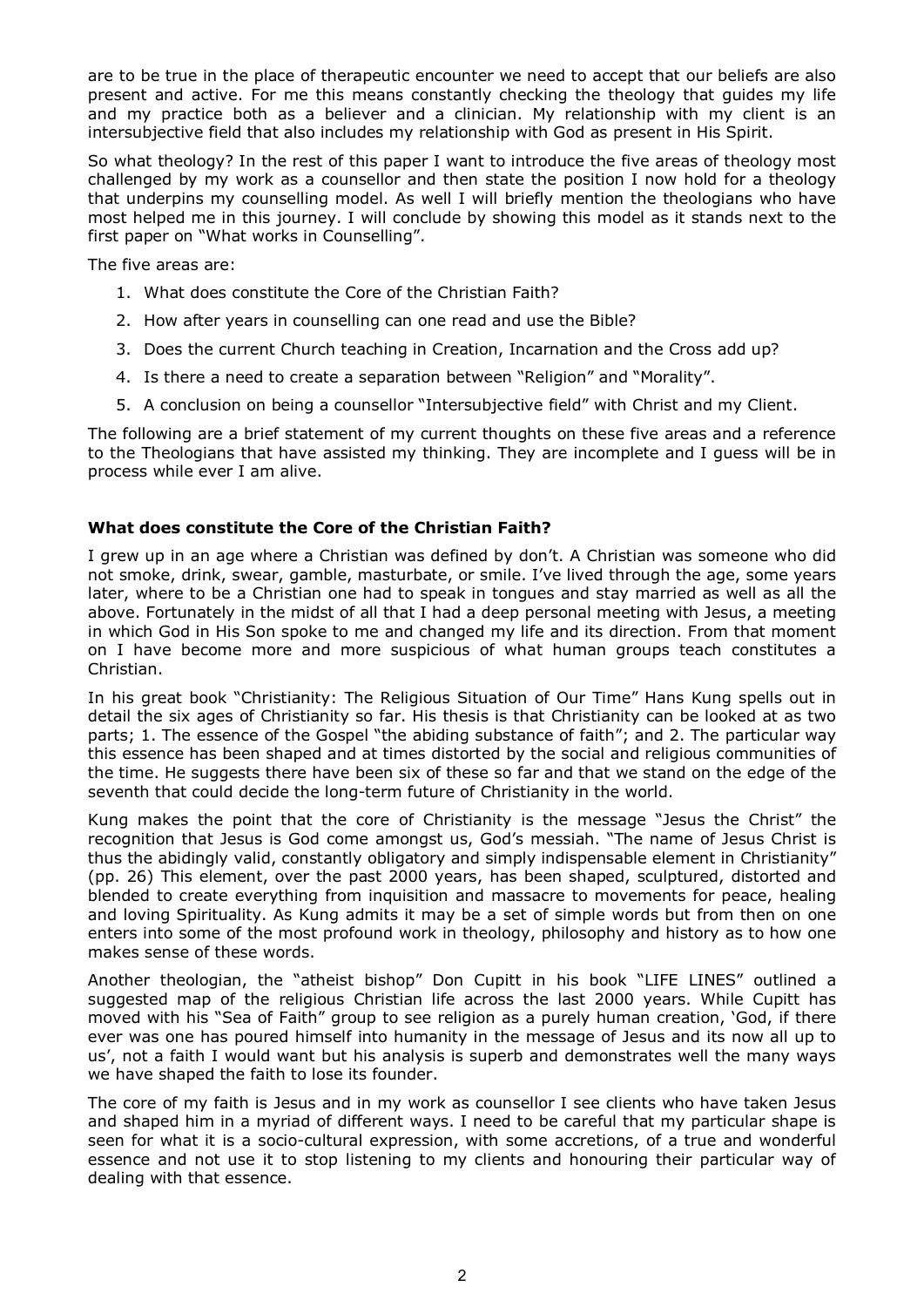# **HOW IS THE BIBLE TO BE READ AND USED?**

Counsellors are wordsmiths. We are constantly dealing with words and deeply aware of how totally limited and entrapping language is. In this postmodern age the nature of language and the interpretation of texts has become a major issue for both church and society. We have become deeply aware of the limits of language while also deeply aware of our total dependence upon it for both individual and social life. One can spend hours attempting to assist a married couple hear each other and together find an almost joint interpretation of one sentence. In more recent times I have come to view language as a tool of our embodiment as social beings. All language is metaphor based on the expression of our existence in a social body "the very properties of concepts are created as a result of the way the brain and body are structured and the way they function in interpersonal relationships and in the physical world." (Lakoff & Johnson. Pp. 37). I find it interesting that God did not send a book, God sent a person, the person of Jesus, a living embodied being who then shared language and more than language. Out of the experience of God people wrote the book. The book is second to and points to the person, and yet, at the same time like language the book is essential to our dialogue with the person.

In coming to the Bible the task is: 1. combining a valid experiential faith in Jesus Christ as Lord in modern society with, 2. a realistic understanding of the Bible as an historical document.

This combination is required to overcome two common errors that arise when the Bible and faith are divorced from history.

The first error comes from Christians who treat the Bible as though it were some eternal document that contains all truth and is not rooted in historical experience. This error results in the extreme abusiveness of fundamentalism, the use of the Bible as a weapon to deny or distort human experience, a commitment to questionable propositions rather than the experience of God offered in Christ, and for some, a naïve belief system that does not assist them to deal with the real issues of life.

The second error comes from those who, using the Bible as a historical document, then deny its significance as a document of faith, the Word of God.

A true faith will acknowledge and be keen to study the truth of God expressed in Jesus Christ as mediated through the Bible. At the same time it will acknowledge and wrestle with the implications that this book is an historical document. As an historical document it must be read in the light of times in which it was written, the differing viewpoints of the authors, and the specific cultures in which it arose.

"From a historical point of view the N.T. writings make up a … fragmentary collection of different theologies " (54). The connection between these writings is that they are all based on the experiences of the early church that, in some unique and binding way Jesus Christ is Saviour and Lord.

Each writer wrote from in the midst of struggling with a life of faith within the life and culture of the times. **The unity of the N.T. is in the fact that the writers had found faith in Christ not that they agreed with each other or had some right to present an absolute worldview of morality.** Rather, they had found Christ as Savior and found that their lives changed. This required them to rethink and build a whole New World view of morality for living within their historical time.

"The revelation of Christ in its progress and varied interpretations is the real clue to the New Testament" (Kaseman). Consequently, the N.T. demonstrates the variety of peoples' experience of Christ, and how that experience developed in different people and places. It does not present a wooden picture of an artificial unity of the church. In fact, the growth of Christianity is a "complex process, full of controversies and difficult decisions" (Koester 1981). It continues to be such in today's world with its many denominations and cultures.

The Christian reader of the New Testament must be always engaged in a discriminating dialogue between life in the first century and life in the  $20<sup>th</sup>$ . Otherwise the church becomes lost in a pile of anti intellectual faith of denial, potentially losing touch with both its living Lord and society.

If God has broken into history by sending his Son, Jesus Christ to die and rise again for us, then, in Christ, God calls us to be open to the future with a sure hope, willing to find and live in the truth of the present. Not, as so often happens in religious circles today, closed to the present and focused on the past. The choice is: 1. Stay with the past traditions and attempt to make irrelevant rules for today. Or 2. re address the Bible as the book that mediates Christ for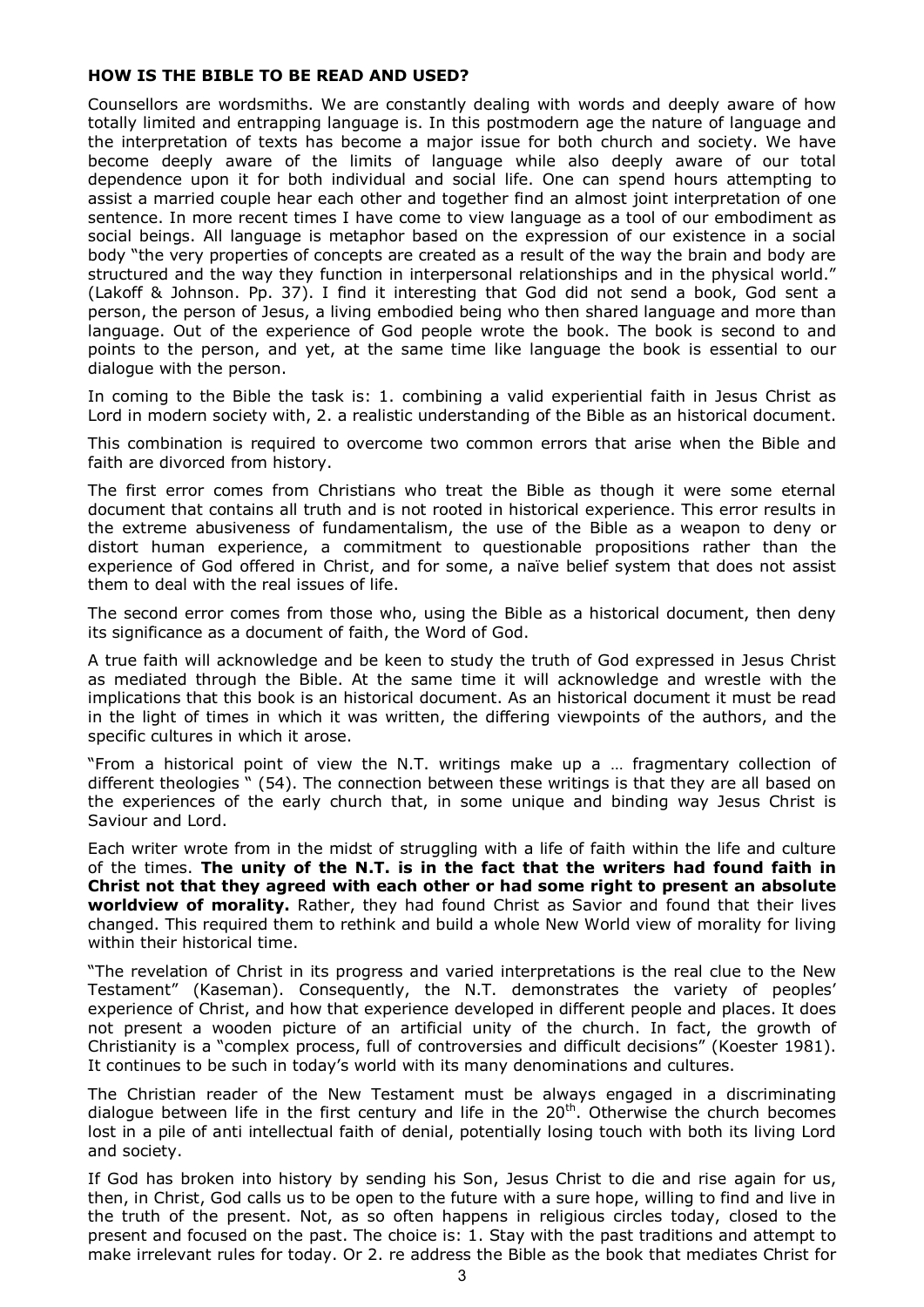all humankind and constantly seek and re seek the core principles that can assist in living a true life open to the future yet within the culture of today.

My choice is to follow No. 2 above. **This requires my approaching the Bible as a source book describing the essential early experience of faith in Christ**. From understanding how issues were dealt with in the first century, and reflecting on the principles applied, I can develop a guide to living with faith today. The Bible then becomes a casebook of situations from which I can find guidance in living for today, not a codebook of unchangeable religious laws.

It is by trying to make the Bible function as a codebook that the church has been making itself irrelevant to modern society. The Bible becomes a dead record of useless laws, rather then a living testimony to Christ and the constant change He brings when people come alive in him. The idea of casebook or Codebook has been well developed by The Seventh day Adventist Theologian, Alden Thompson in his 1991 book "Inspiration: Hard Questions Honest Answers". Thompson proposes the integration of Human reason with divine revelation, seeing the scripture as the record of our human meeting with and reasoning about the experience of God. A Codebook, he writes, is an instrument of precision requiring application and compliance rather than interpretation and reflection. While some aspects of the Bible are codebook the majority of Scripture is more like a casebook. A casebook is more applicable to the social and behavioural sciences providing raw data, and various examples that with reflection guide our responses in particular situations. "The casebook approach allows us – indeed forces us – to recognise that revelation and reason must work together. Revelation always deals with specific cases. Reason in dialogue with the Spirit, determines which of those cases are most helpful in informing the decisions we make day by day" pp 109

As a counsellor I find a casebook incredibly helpful, a codebook would block growth, thought and life and become a tool of abuse.

## **DOES THE CURRENT CHURCH TEACHING IN CREATION, INCARNATION AND THE CROSS ADD UP?**

Often in my counselling work as clients move through the therapeutic process I have felt I have been watching the great themes of the Christian faith unfold before. This happens as clients move from living in the past or future unrealistic expectations into the immediate present of accepting themselves for what they are. Slowly clients allow the falling off of the impossible shoulds of family, church, and culture and the dawning rejoicing in their mortal humanity and capacity for life within the limits of humanness. This process seems to me to model the whole theological schema of creation. God in his love creating real beings with potential for both light and shadow.

In an old 1950 book, "Psychotherapy And The Christian View Of Man" David Roberts makes the statement concerning the "The Christian Doctrine of the Imago Dei. First it provides a basis for the acceptance of our creaturliness. It implies that there is nothing wrong with being finite, with having a body, with being this particular individual, with being subject to the vicissitudes of life and death in the environment of nature. Therefore the doctrine has been an important safeguard within the Christian tradition against all views which attempt to regard the finite temporal world as unreal, the body as evil, and death as an incident which relieves man of a temporal encumbrance without touching the intrinsically immortal core of his soul" (pp. 88)

Now so many of my Christian clients seem to not have this view. In fact they seem to think God created them to be a perfect automaton who should know what is right without thinking and be able to be pure and powerful in every way. This is a terrible view of creation creating profound guilt and stuck ness.

Mathew Fox in his latest book makes the point that the concept of sin has become totally trivialised by organised religion with its focus on titillating sins of the flesh overemphasizing morality against spirituality, and refusing to acknowledge sin within the context of God's good creative act. If sin is truly the refusal to become who we are, to be what God has created us to be then our evangelical extremes have worked hard to support sin.

The same problem seems to apply with the Incarnation. Part of the wonder of God coming in the flesh is the honouring of a deep respect for humanity as humanity. Yet our Christology's so emphasise the divinity of Christ that his blessing and acceptance of us in our own sinful weakness, just as I am, is lost on the average Christian in trouble. Which leads me to the greater problem. That is the failure of much evangelical Christianity to really believe that the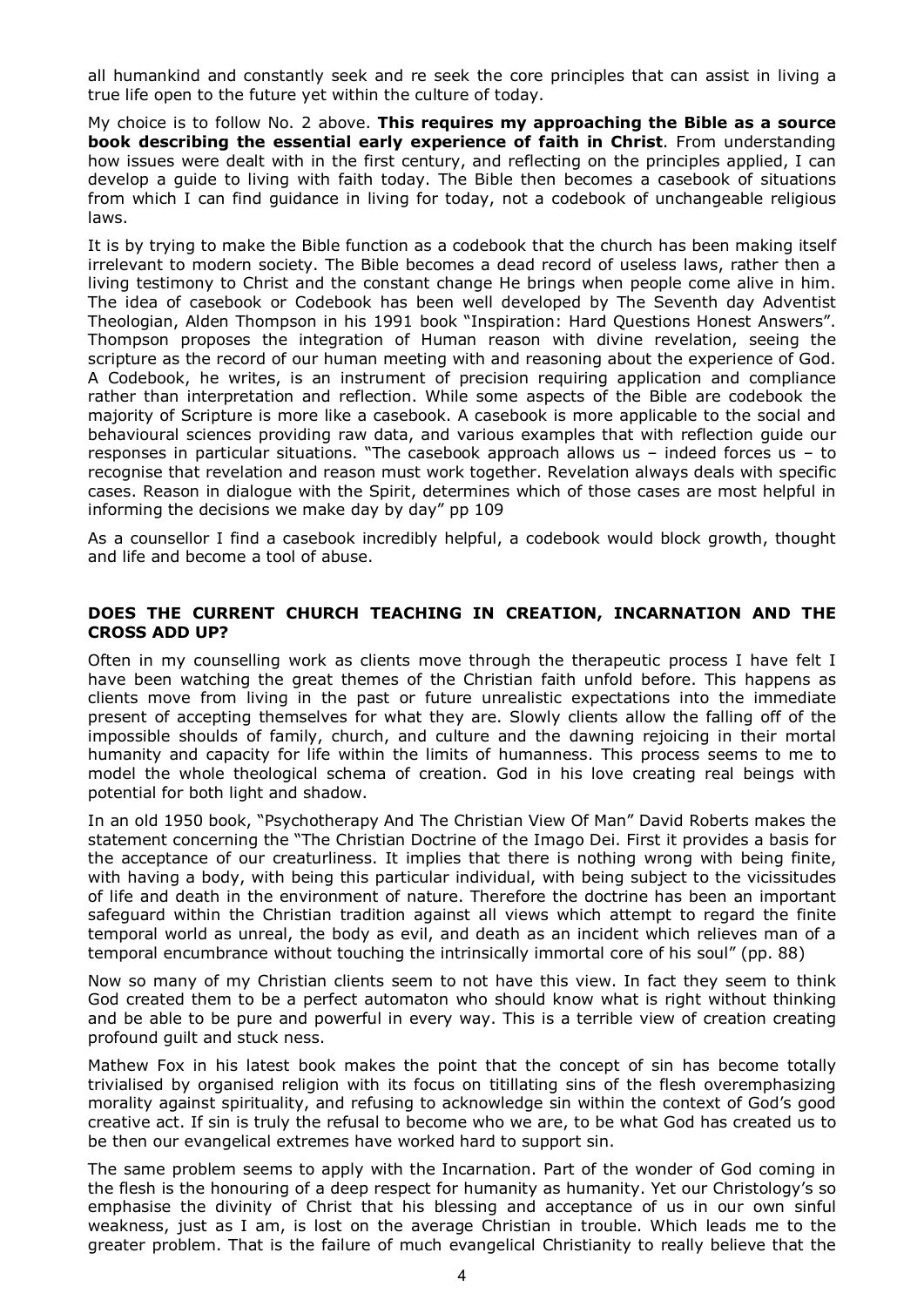cross did finally and irrevocably deal with sin. It almost seems that **instead of a radical release for all humanity the cross has been whittled down into a basic passport of possible forgiveness for the past and entry into anxious legalism for the future.** 

Instead of rejoicing that we are God's creation as we are, and that Christ has come to be fully with us as we are and died to set us free as we are, so that whatever troubles or failures we experience along the way are already fully covered in his giving of himself on the cross, we seem to be seeking a perfection by our own works that is not possible and then loading ourselves and those around with deadening guilt and fear.

This becomes even more obvious when we are confronted with the results of the new research on the brain and behaviour. Does God only save those people who have the physiology of a fully formed brain and of course have had it grown within a middle class western culture? Is salvation available for the autistic, the demented, and son on? How limited is the efficacy of the cross you believe in?

I now work with the belief that all are saved in Christ, and I am constantly surprised how that belief seems to free the most apparently ungodly to become open to belief.

Which leads to my next point. The longer I work as a counsellor the more I want to make some big separation between morality and faith.

# **THE NEED FOR A SEPARATION BETWEEN RELIGION AND MORALITY**

In my youth Christianity seemed often to be defined by the current morality of the day. The list I gave at the beginning of this talk was all about a particular view of morality. This pattern seems to continue today's society as well. Sexual orientation and gender seem to some to be more important than faith in Jesus in defining a Christian. How would you handle a situation like this that came over my desk recently:

"A "Male" who has medical research to back up that he is genetically, dna wise a female. This man wishes to marry another male. He wants assistance to change the laws to allow the marriage to go ahead given the medical research that says for all intents and purposes he is a woman.

The Question then he is asking is What is the biblical view of a women?"

For me there are two issues here; the first one is about faith. Does whether he is medically male or female have any significance whatever to the fact that he is saved by faith in Jesus Christ as Lord. The answer is no. The second question, do I with my beliefs about God and morality want to explore with him the potential to realize a full life for himself in a committed intimate relationship? The first question is an eternal one, the second question is a political, cultural, ethical one and I believe informed by, but secondary to, theology. I believe a personal experience with Christ will be of great support to him as he wrestles with the second issue of his sexuality, I don't believe that it defines it. The constant defining of faith by morality has been at a terrible cost to the potential of the healing presence of Christ to humanity and leads to the sort of stupidity highlighted in the currently circulating email about Dr. Laura.

Laura Schlessinger is a US radio personality. Recently, she said that as an observant Orthodox Jew, homosexuality is an abomination according to Leviticus 18:22 and cannot be condoned in any circumstance. The following is an open letter to Dr. Laura penned by a US resident, which was posted on the Internet:

#### Dear Dr. Laura

Thank you for doing so much to educate people regarding God's Law. I have learned a great deal from your show, and I try to share that knowledge with as many people as I can. When someone tries to defend the homosexual lifestyle, for example, I simply remind them that Leviticus 18:22 clearly states it to be an abomination. End of debate. I do need some advice from you, however, regarding some of the specific laws and how to follow them.

When I burn a bull on the altar as a sacrifice, I know it creates a pleasing odour for the Lord (Lev. 1:9). The problem is my neighbours. They claim the odour is not pleasing to them. Should I smite them?

I would like to sell my daughter into slavery, as sanctioned in Exodus 21:7. In this day and age, what do you think would be a fair price for her?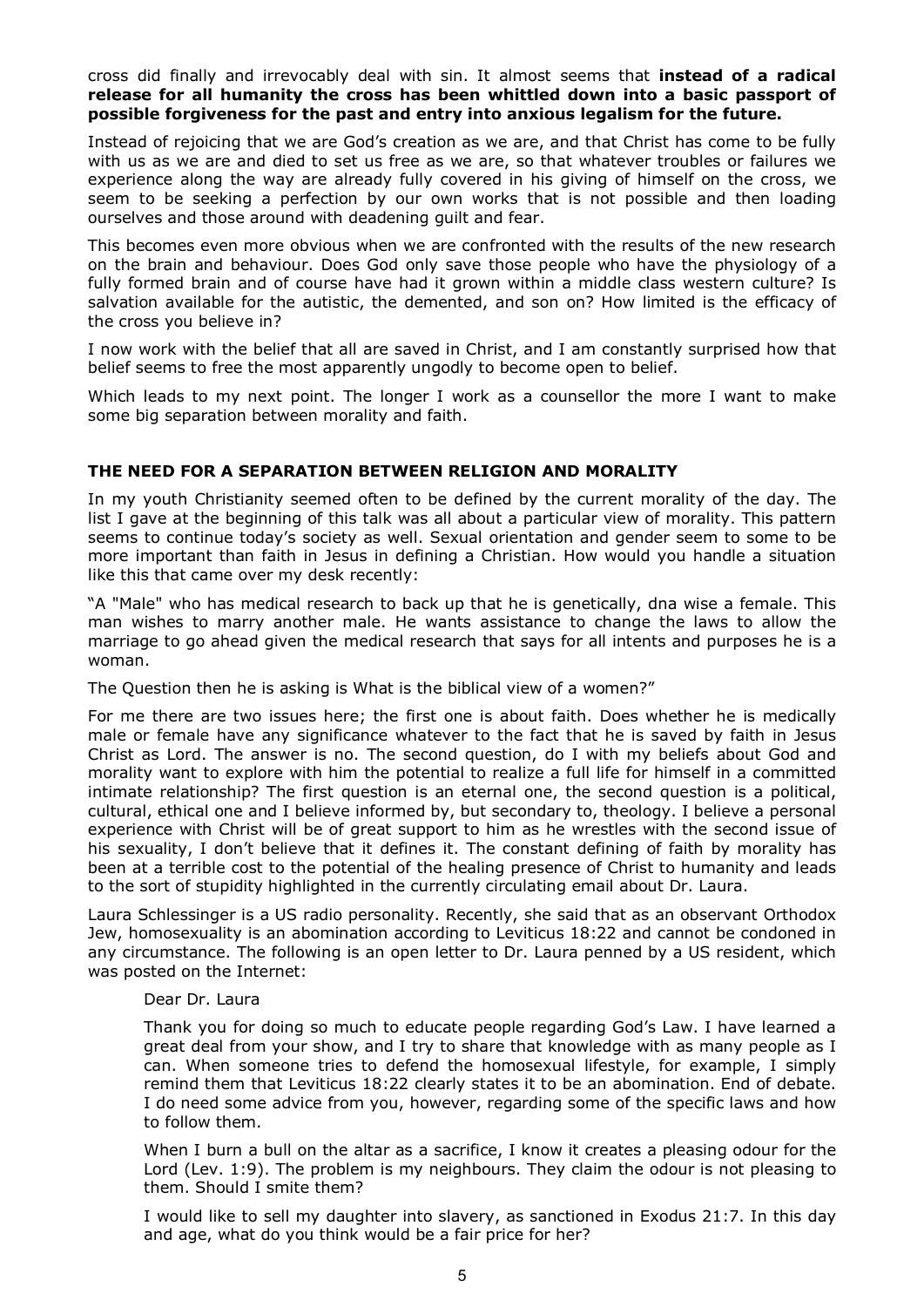I know that I am allowed no contact with a woman while she is in her period of menstrual uncleanliness (Lev. 15:1924). The problem is, how do I tell ? I have tried asking, but most women take offence.

Lev. 25:44 states that I may indeed possess slaves, both male and female, provided they are purchased from neighbouring nations. A friend of mine claims that this applies to Mexicans, but not Canadians. Can you clarify? Why can't I own Canadians?

I have a neighbour who insists on working on the Sabbath. Exodus 35:2 clearly states he should be put to death. Am I morally obligated to kill him myself?

A friend of mine feels that even though eating shellfish is an abomination (Lev. 11:10), it is a lesser abomination than homosexuality. I don't agree. Can you settle this?

Lev. 21:20 states that I may not approach the altar of God if I have a defect in my sight. I have to admit that I wear reading glasses. Does my vision have to be 20/20, or is there some room for negotiation here?

Most of my male friends get their hair trimmed, including the hair around their temples, even though this is expressly forbidden by Lev.19:27. How should they die?

I know from Lev. 11:6-8 that touching the skin of a dead pig makes me unclean, but may I still play football if I wear gloves?

My uncle has a farm. He violates Lev. 19:19 by planting two different crops in the same field, as does his wife by wearing garments made of two different kinds of thread (cotton/polyester blend). He also tends to curse and blaspheme a lot. Is it really necessary that we go to all the trouble of getting the whole town together to stone them? (Lev.24:10-16) Couldn't we just burn them to death at a private family affair like we do with people who sleep with their in-laws? (Lev.  $20:14$ )

I know you have studied these things extensively, so I am confident you can help. Thank you again for reminding us that God's word is eternal and unchanging.

Your devoted disciple and adoring fan

While ever faith and morality are so tightly tied together I believe we limit the power of Christ to work in peoples' lives and we do a profound disservice to the Gospel. I am a distant fan of Simone Weil who though she loved Christ refused ever to join a Church because the churches draw lines to keep people out while Jesus drew lines to bring people in.

From the point of view of the Gospel behaviour arises out of the saving influence of Christ through the Holy Spirit, it is not proscribed by it. The core goal of the message of Christ is to invite us into the process of Justification, Regeneration, Sanctification, Glorification; each of these is a step towards wholeness rather than a prescription for behaviour. I would rather look at Scripture as a casebook from which we can draw Meta models for morality, for example concepts such as respect for and genuineness with others. Some years ago I did a study of Romans 12 to 15 to explore what are the ethical or moral principles underlying this first century document. I found three principles for both individual and community:

INDIVIDUAL IN RELATIONSHIP GUIDELINES

- 1. BE REALISTIC ABOUT YOURSELF (Rom 12:13) IN DECISION MAKING INCLUDE YOURSELF AS A PART OF THE PEOPLE TO WHOM YOU BELONG (Rom 12:421)
- 2. BE FULLY RESPONSIBLE FOR YOURSELF (Rom 14:512) ACT TOWARD OTHERS IN A WAY THAT HELPS NOT HINDERS (Rom 13:8-14:21)
- 3. MAINTAIN YOUR INTEGRITY BY FOLLOWING THE MODEL OF CHRIST IN ALL YOUR RELATIONSHIPS (Rom 14:22-15:13)

I use these principles as the basis for exploring a morality that can be applied in the real life situations of my life and the people with whom I work. It is these core ways of approaching the human person that I believe underlie a truly theological approach rather than a slavish connection to culturally dated moral laws.

God has created us as living beings on a journey of constant renewal and change in relationship with Christ. Inviting, allowing, loving, not controlling but offering the Spirit's presence in continuous opportunities of the experience of renewal.